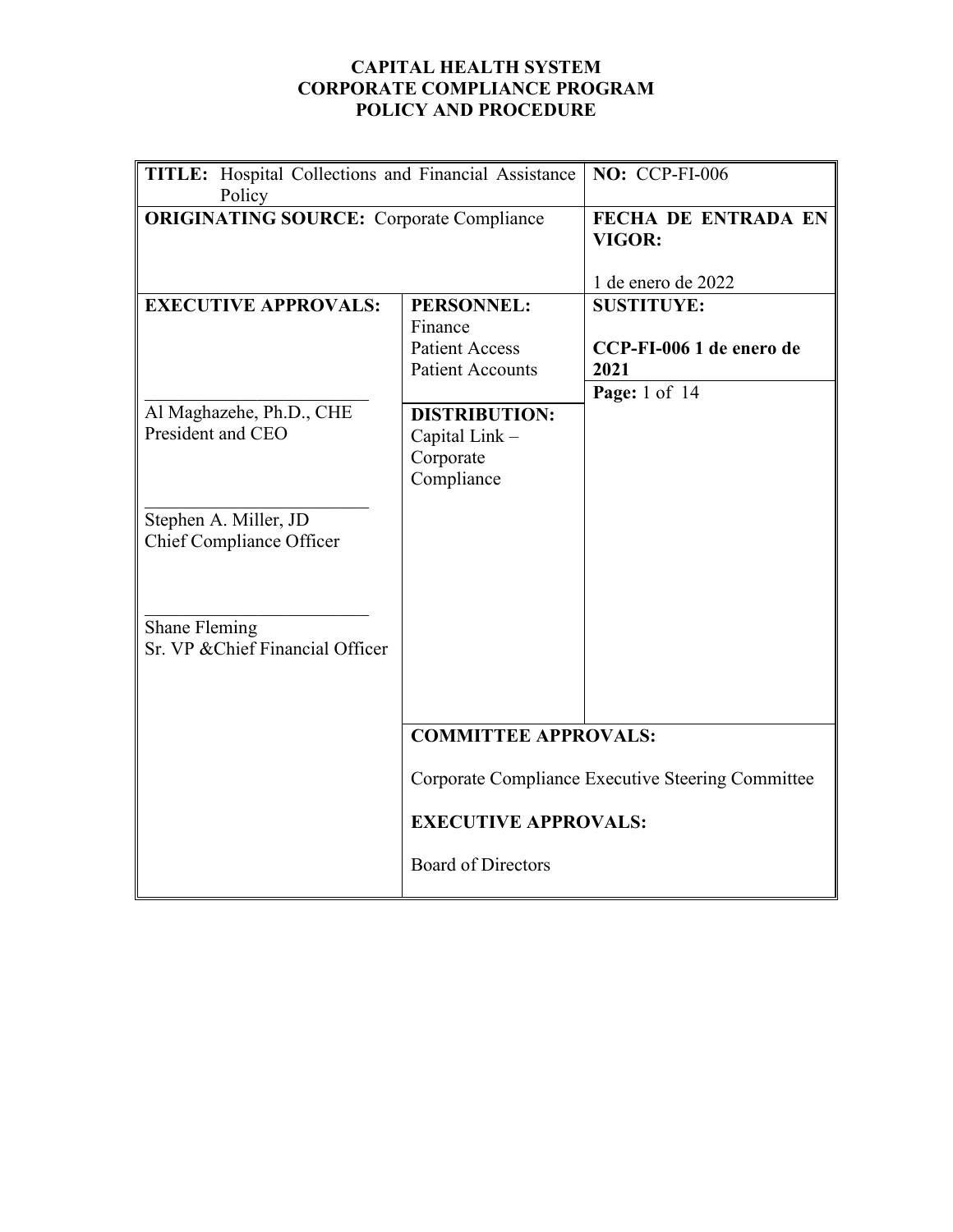Hospital Collections and Financial Assistance Policy CCP-FI-006 Page 2 of 14

#### **I. PURPOSE**

To establish standards for fair and equitable billing, collection and financial assistance practices that reflect Capital Health Medical Center – Hopewell's and Capital Health Regional Medical Center's ('collectively "Capital Health") status as a not-for-profit healthcare provider and which promote its mission to provide access to high quality healthcare services to residents of its service area, regardless of ability to pay.

#### **II. FORMS/ATTACHMENT**

Capital Health Confidential Financial Worksheet

Capital Health Provider Listing

# **III. EQUIPMENT/SUPPLIES**

None

# **IV. POLICY**

In connection with its Mission Statement, Capital Health, and any substantially related entity as defined by the Internal Revenue Service, maintains fair and equitable billing practices that treat all patients with dignity, respect and compassion. Capital Health serves the emergency and other medically necessary healthcare needs of everyone, regardless of ability to pay in accordance with its policy on Emergency Care (Policy No. CCP-PC-002) and the Emergency Medical Treatment and Labor Act (EMTALA). Capital Health facilitates assistance to patients with an inability to pay for part or all of the care that they receive in a manner that is consistent with the mission and values of Capital Health and which takes into account each individual's ability to contribute to the cost of his/her care.

Please refer to Appendix B for a listing of all providers that are providing emergency or other medically necessary healthcare services at Capital Health Medical Center - Hopewell and Capital Health Regional Medical Center and whether or not they are covered by the Financial Assistance Policy ("FAP"). This listing will be reviewed on a quarterly basis and updated, if necessary.

# **V. WIDELY PUBLICIZING**

The FAP, the Capital Health Confidential Financial Worksheet ("Application") and the Plain Language Summary ("PLS") are all available in English and in the primary language of populations with limited proficiency in English that constitute the lesser of 1,000 individuals or 5% of the community served by each hospital facility's primary service area. Every effort will be made to ensure that the FAP documents are clearly communicated to patients whose primary languages are not included among the available translations. The PLS is a written statement that notifies an individual that the hospital facility offers financial assistance and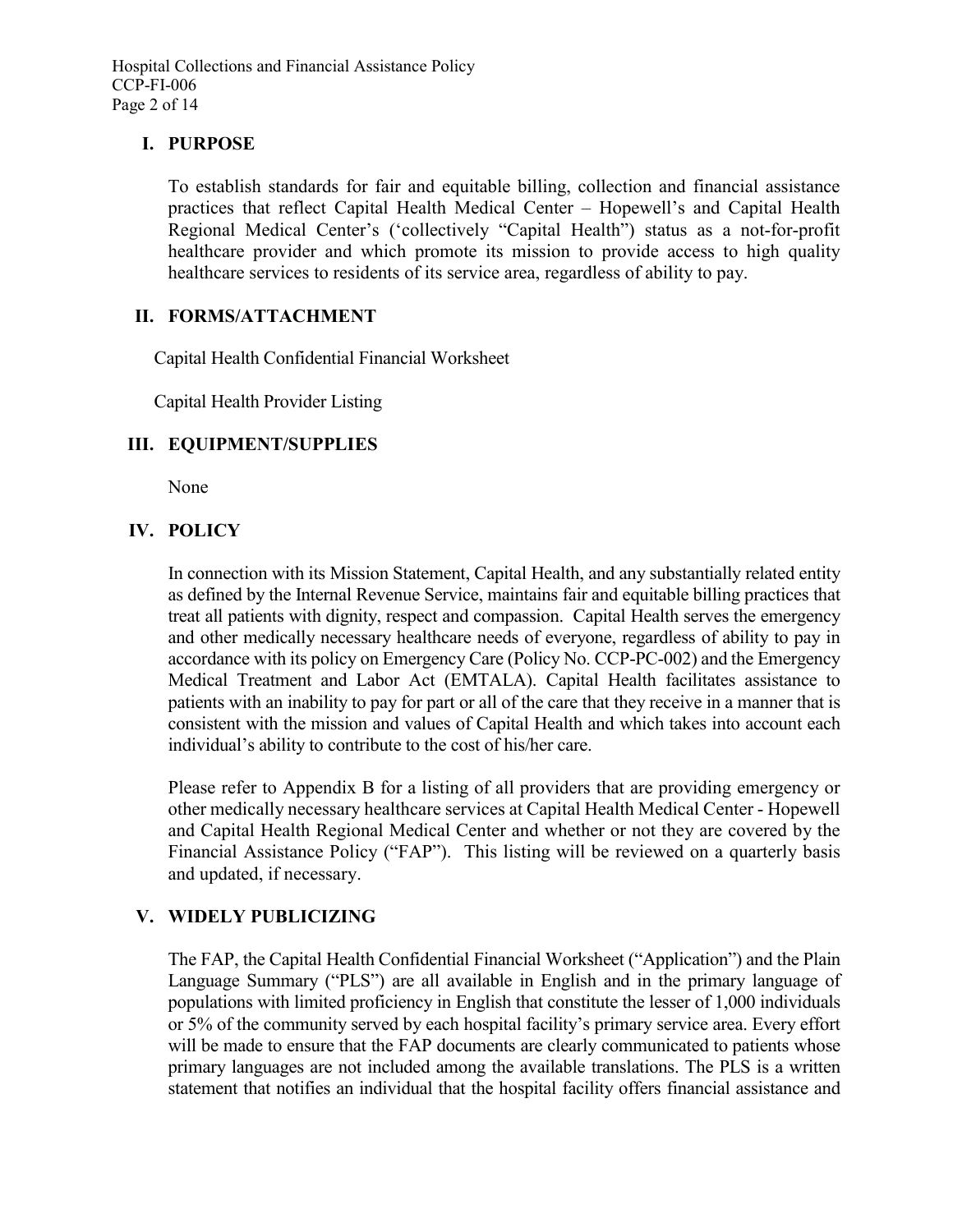provides information regarding this FAP in a language that is clear, concise and easy to understand.

Capital Health makes reasonable efforts to inform patients of the potential availability of financial assistance. When a patient inquires about financial assistance, staff will advise the patient that financial assistance may be available but only under the criteria set forth in this policy and that for further information, the patient or physician should contact the Credit and Collections Manager in the Patient Accounts Department.

The FAP, Application and PLS will be conspicuously displayed in the following manner:

- A. The FAP, Application and PLS are widely available on Capital Health's website: [www.capitalhealth.org;](http://www.capitalhealth.org/)
- B. Paper copies of the FAP, Application and PLS are available upon request without charge by mail and in public locations of each hospital facility (this includes at a minimum the emergency room and admissions areas) located at the following addresses:

Capital Health Medical Center – Hopewell One Capital Way Pennington, NJ 08534

# Capital Health Regional Medical Center 750 Brunswick Avenue Trenton, NJ 08638

- C. Inform and notify members of the community served by each hospital facility about the FAP in a manner which will reach members of the community who are most likely to require financial assistance;
- D. Notify and inform members who receive care from the hospital facilities about the FAP by:
	- 1. Offering a paper copy of the PLS to inpatients as part of the intake process;
	- 2. Including conspicuous written notice which informs patients about the availability of financial assistance on all billing statements;
	- 3. Displaying conspicuous signs that notify and inform patients about the availability of financial assistance in public locations in each hospital facility.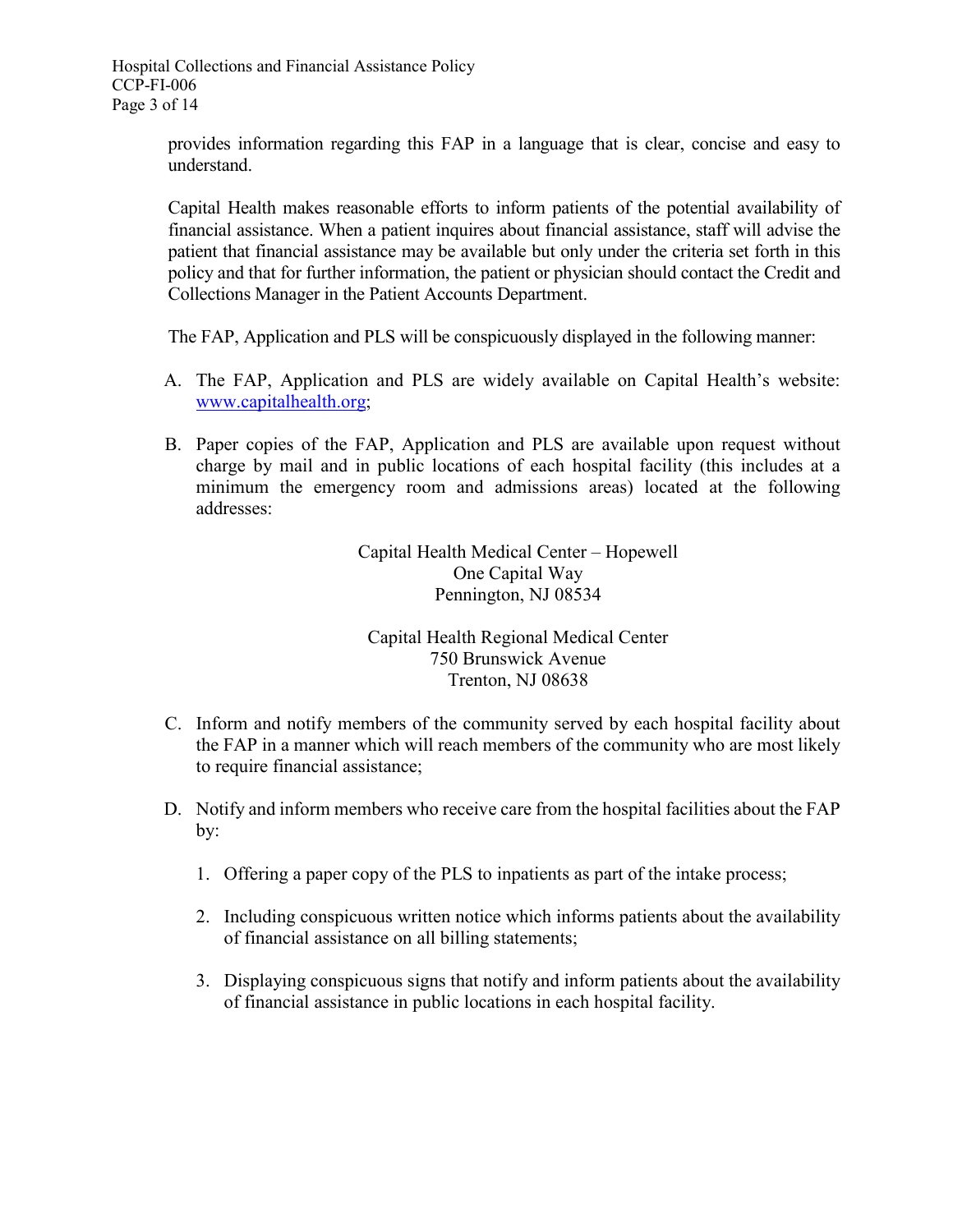#### **VI. FINANCIAL ASSISTANCE PROGRAMS AND ELIGIBILITY CRITERIA**

A. Uninsured Patients:

An uninsured patient is defined as a patient that has no insurance coverage for their medically necessary services and is not eligible for any State, Federal and local programs. If the patient meets this definition and the criteria defined at "a" and "b" below; the patient will qualify for a State Mandated Uninsured Discount that will adjust their patient liability to no more than 115% of Medicare reimbursement *(NJ Public Law 2008, c.60).* No application is required for this discount.

This discount is calculated as follows:

- 1. For all inpatient services use the 115% of the Medicare DRG amount; and
- 2. For all outpatient services use 115% of the Medicare amount.

Capital Health reserves the right to equitably apply discounts based on individual patient's financial circumstances.

#### B. New Jersey Hospital Care Payment Assistance Program ("Charity Care"):

Charity Care assistance is free or reduced charge care which is available to patients who receive inpatient and outpatient services at acute care hospitals throughout the State of New Jersey.

Charity Care is a State program available to New Jersey residents who:

- 1. Have no health insurance coverage or have coverage that pays only for part of the bill;
- 2. Are ineligible for any private or government sponsored coverage; and
- 3. Meet both the income and assets eligibility criteria established by the State.

Income Eligibility Criteria - Patients with family gross income less than or equal to 200% of the Federal Poverty Guidelines ("FPG") are eligible for 100% Charity Care coverage. Patients with family gross income greater than 200% but less than or equal to 300% of FPG are eligible for discounted care under the Charity Care program. Income eligibility criteria is based on income immediately preceding date of service.

Asset Eligibility Criteria - A patient's individual assets cannot exceed \$7,500 and family assets cannot exceed \$15,000 as of the date of service in order to be eligible.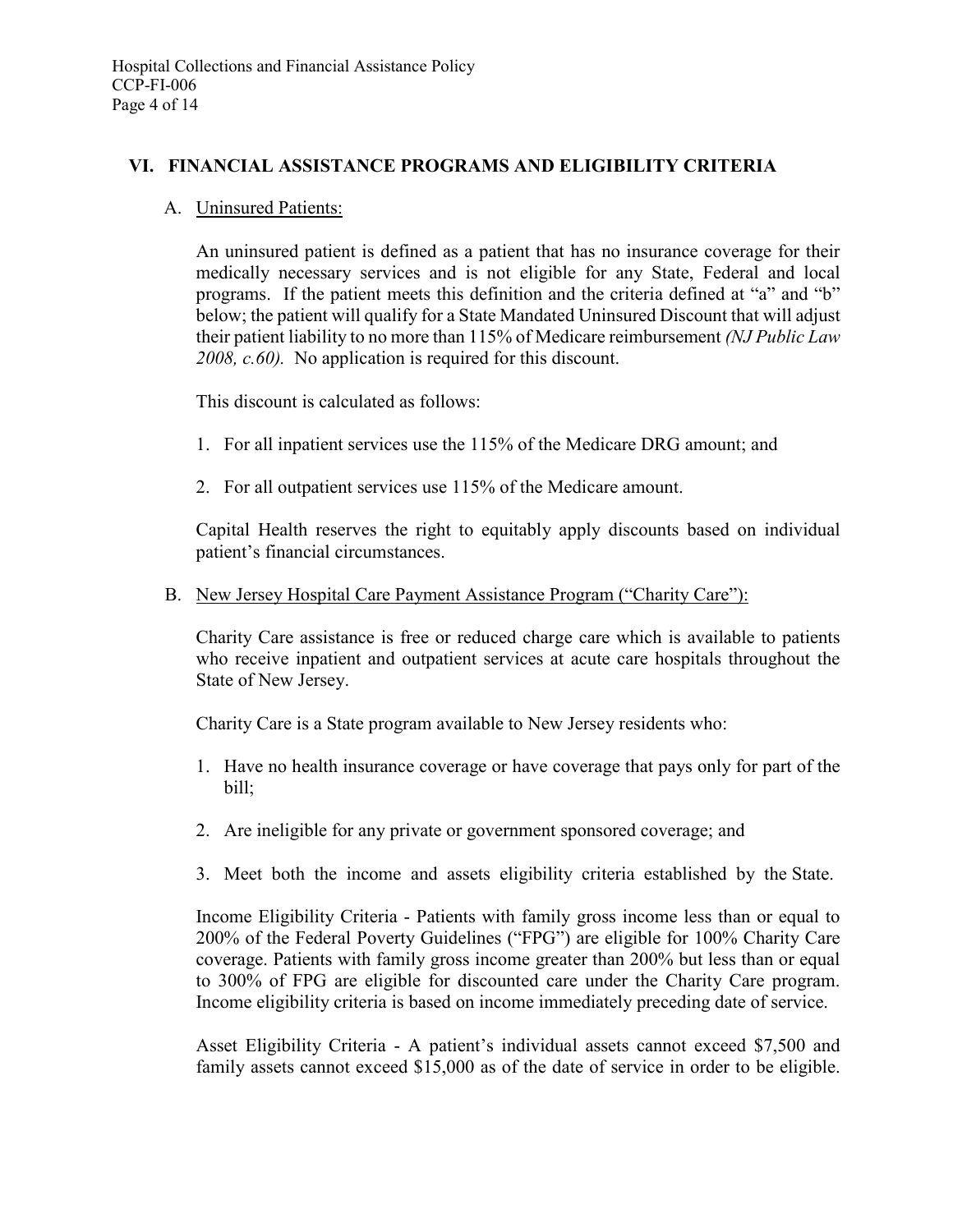For purposes of this section, family members whose assets must be considered are all legally responsible individuals as defined in N.J.A.C. 10:52-11.8(a).

Free care or partially covered charges will be determined by use of the New Jersey Department of Health Care for the Uninsured Income Criteria.

#### C. Underinsured Discount:

Capital Health provides a discount for all eligible underinsured patients that cannot afford to pay for all or part of their hospital bill. This discount is available to underinsured patients who meet the following income eligibility criteria.

Income Eligibility Criteria - Patients with family gross income less than or equal to 400% of the Federal Poverty Guidelines ("FPG") are eligible for 100% coverage. Patients with family gross income greater than 400% but less than or equal to 600% of FPG are eligible for discounted care.

Free care or partially covered charges will be determined by doubling  $(2x)$  the amounts included on the New Jersey Department of Health Care for the Uninsured Income Criteria.

# **VII. AMOUNTS GENERALLY BILLED ("AGB")**

In accordance with Internal Revenue Code  $\S501(r)(5)$ , in the case of emergency or other medically necessary care, patients eligible for financial assistance under this FAP will not be charged more than an individual who has insurance covering such care.

Capital Health utilized the Look-Back Method, Medicare fee for service plus private health insurers to calculate an AGB percentage for each of its hospital facilities. The AGB percentage is calculated annually based on all claims allowed by Medicare fee for service plus private health insurers over a prior 12-month period, divided by the sum of associated gross charges for those claims. The applicable AGB percentage will be applied to gross charges to determine the AGB.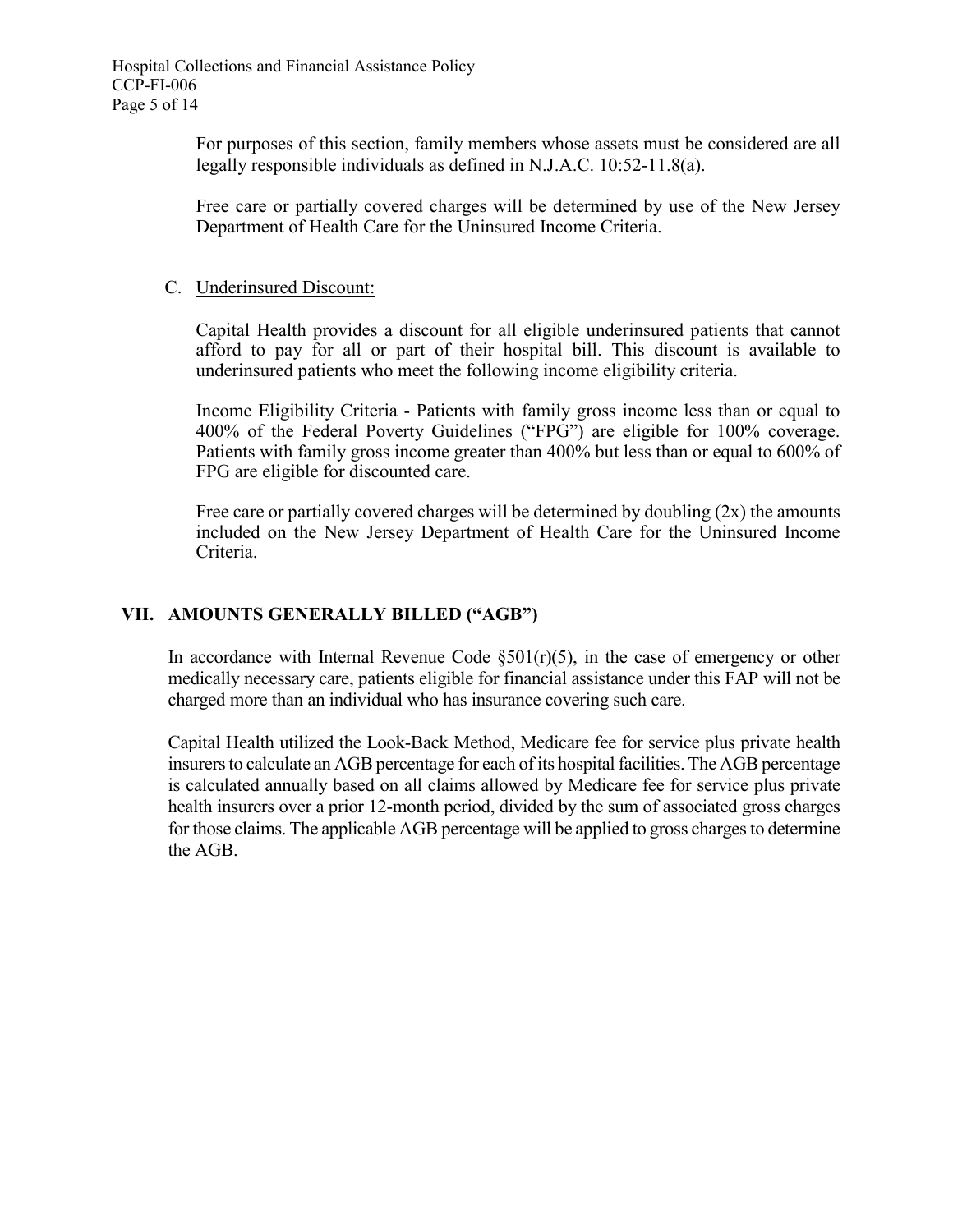Hospital Collections and Financial Assistance Policy CCP-FI-006 Page 6 of 14

The resultant AGB percentages are as follows:

#### *Capital Health Regional Medical Center*

- Servicios de hospitalización 8.75%
- Servicios ambulatorios  $-11.91\%$

# *Capital Health Medical Center – Hopewell*

- Servicios de hospitalización 7.54%
- Servicios ambulatorios  $-11.01\%$

Any patient eligible for financial assistance will always be charged the lesser of AGB or any discounted rate available under this FAP.

# **VIII.METHOD FOR APPLYING FOR FINANCIAL ASSISTANCE – CHARITY CARE AND UNDERINSURED**

A. Patients who meet the eligibility criteria for Charity Care must submit a completed New Jersey Hospital Assistance Program Application for Participation.

This Application includes certain documentation required per the Charity Care Section of Hospital Services Manual N.J.A.C. 10:52. The following document is required for eligibility consideration:

- 1. Proper patient and family identification documents: This can include any of the following: driver's license, social security card, alien registry card, birth certificate, passport, visa, state issued identification, etc.
- 2. Proof of New Jersey Residence as of the date of service: This can include any of the following: driver's license, welfare plan identification card, utility bill, Federal income tax return, state income tax return, or an unemployment benefits statement (note: emergency care is an exception to the residency requirement).
- 3. Proof of gross income: This can include pay stubs, W-2's, unemployment benefit statements, etc.
- 4. Proof of assets as of the date of service: These are items which are readily convertible into cash. They include bank statements, investment statements, etc.

Occasionally, additional documentation may be requested depending on the individual applicant's circumstances. An individual may apply for Charity Care up to two years (730 days) from the date of service.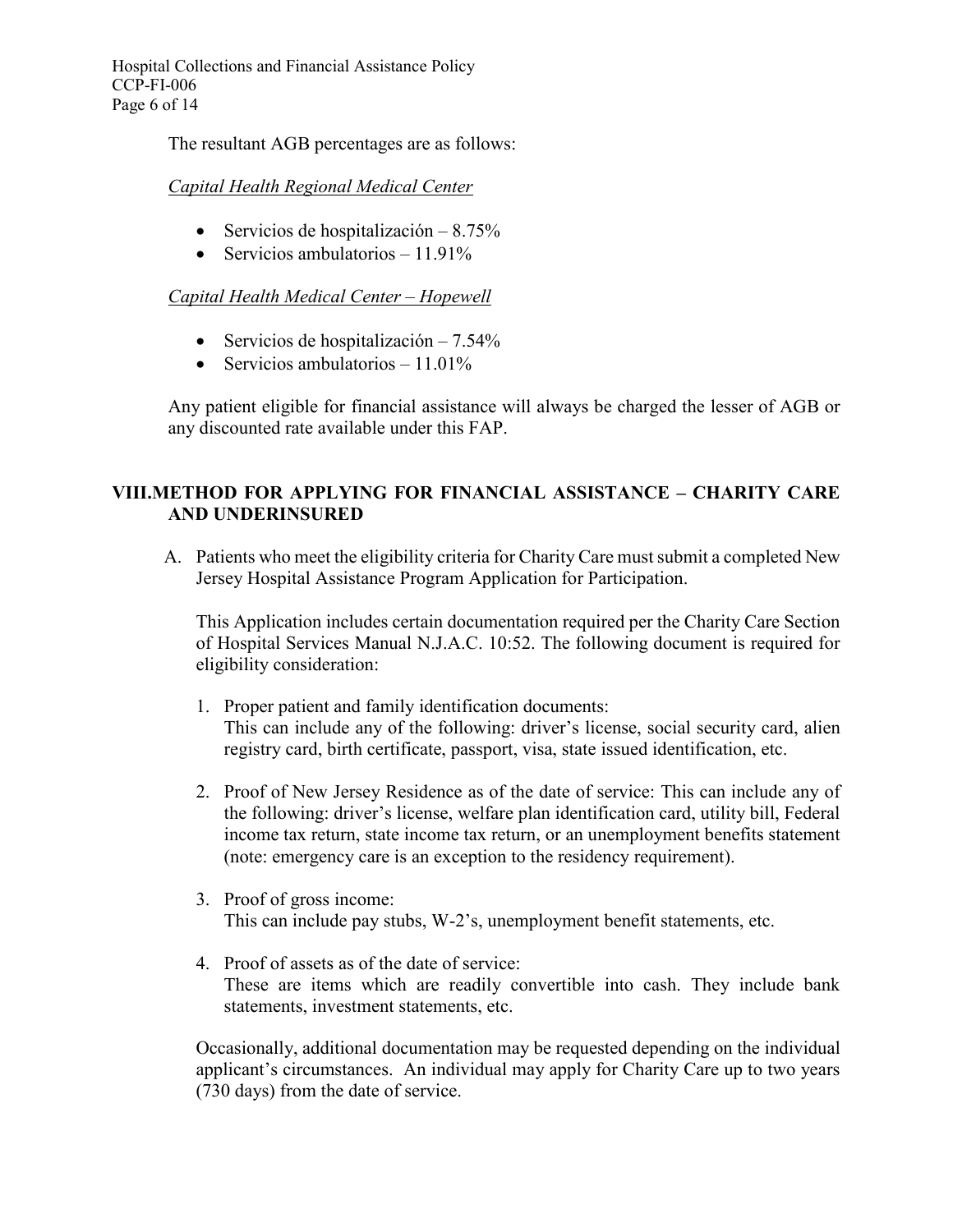B. Patients who meet the eligibility criteria for the Underinsured Discount must submit a completed Capital Health Confidential Financial Worksheet to be considered for eligibility. No additional documents are required with this submission.

Typically, patients in need of financial assistance will initially submit a Confidential Financial Worksheet. Based on the information provided, Capital Health's Credit and Collections Department will inform the patient whether or not they may be eligible for financial assistance.

Once a completed Application has been submitted, a Credit and Collections staff member will review the Application in order to determine financial eligibility. Patients, or the financially responsible individual, will be notified in writing of all determinations. Capital Health reserves the right to equitably apply discounts based on individual patient's financial circumstances.

If Capital Health receives an incomplete Application, written notice will be provided to the patient, or the financially responsible individual, outlining the additional information and/or documentation needed in order to determine FAP-eligibility. Patients, or the financially responsible individual, will be given the greater of 30 days or amount of days remaining in the Application Period (two years or 730 days from the date of service) to submit a completed Application including any additional information requested by Capital Health. Additionally, patients will be provided a PLS.

Please refer to Part V for where the Application is available for free and upon request.

# **IX. BILLING AND COLLECTION PRACTICES**

- A. All accounts who are contractually left with a financial liability by their insurer or who fail to have third party liability coverage are considered self-pay patients. These patients will be offered information on financial assistance at time of registration.
- B. Self-pay patients receive a series of four data mailers and one urgent notice over a period of 135 days from the date of the first billing statement for care. This urgent notice must be sent to patients providing them with a minimum of 30 days to satisfy the outstanding balance due before the debt is referred to a collection agency. This notice will:
	- indicate that financial assistance is available for eligible patients;
	- include a telephone number where individuals may obtain information about the FAP and assistance with the Application process;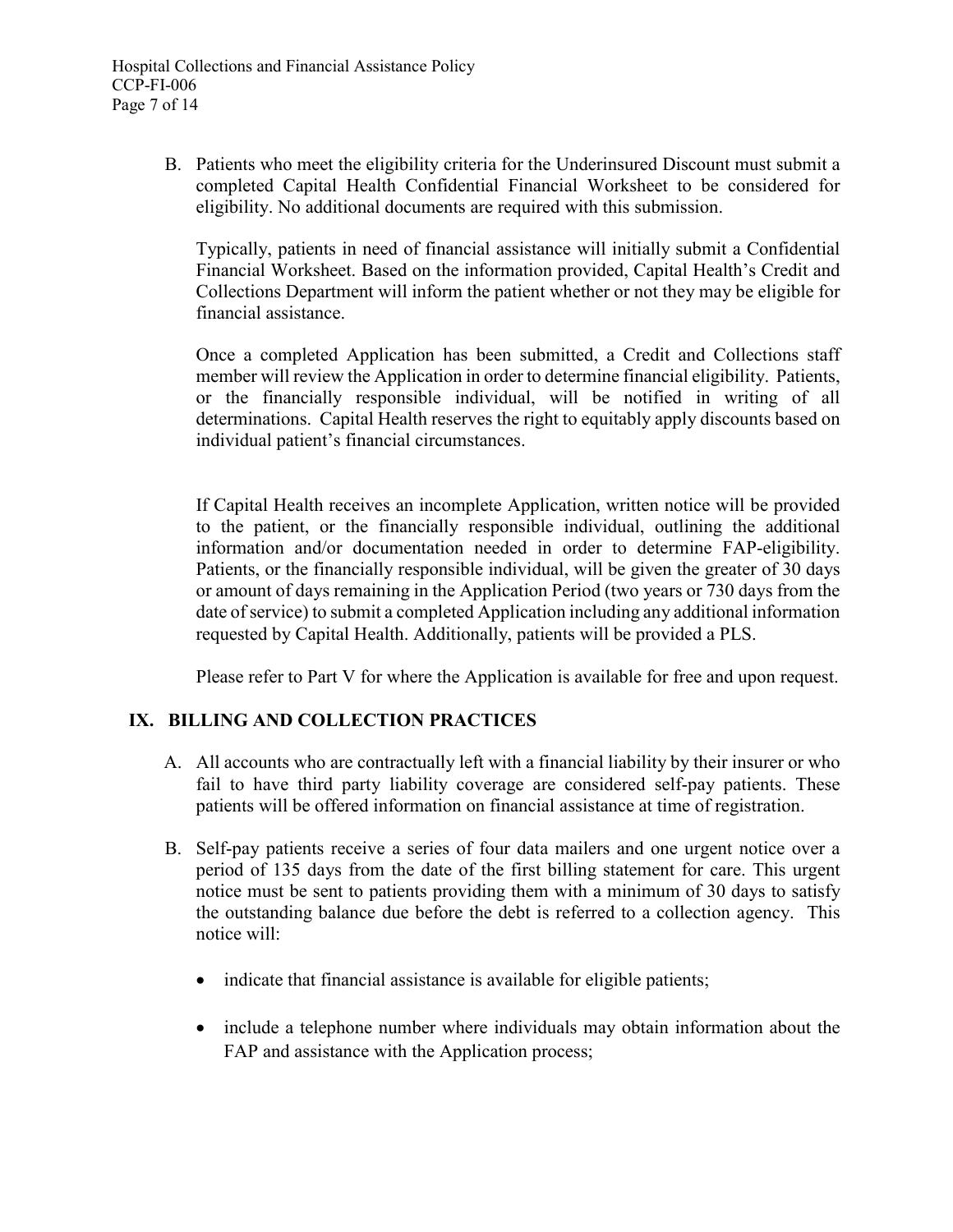- include the organization's website address where copies of the FAP, Application and PLS can be obtained;
- identify the Extraordinary Collection Actions ("ECA") that the Third Party intends to initiate to obtain payment for the care;
- state a deadline after which such ECAs may be initiated (which deadline is no earlier than 30 days after date that notice is provided); and
- include a copy of the PLS.

Capital Health will make reasonable efforts to orally notify the individuals about the FAP and how the individual may obtain assistance with the Application process.

- C. In addition to the data mailers and urgent notice, the patient accounts department makes telephone calls on accounts with a balance greater than \$750.00 to try to resolve the outstanding balance.
- D. If a self-pay liability is not resolved within 135 days, the account is then written off as a bad debt and transferred to one of two outside primary collection agencies dependent on the patient's last name (alpha split).
- E. The primary collection agency has 270 days to work the account. At the end of 270 days, if there is still an outstanding balance, the account is taken back in an automated fashion and then reassigned to a secondary collection agency. Only one secondary collection agency is utilized.
- F. An individual has two years (730 days) from date of service to apply for financial assistance.
- G. If a completed Application is received, Capital Health will ensure that the following will take place:
	- ECAs against the patient will be suspended;
	- An eligibility determination will be made and documented in a timely manner;
	- Capital Health will notify the patient in writing of the determination and the basis for the determination, how that amount was determined and the applicable AGB percentage;
	- An updated billing statement will be provided which will indicate the amount owed by the FAP-eligible patient (if applicable); and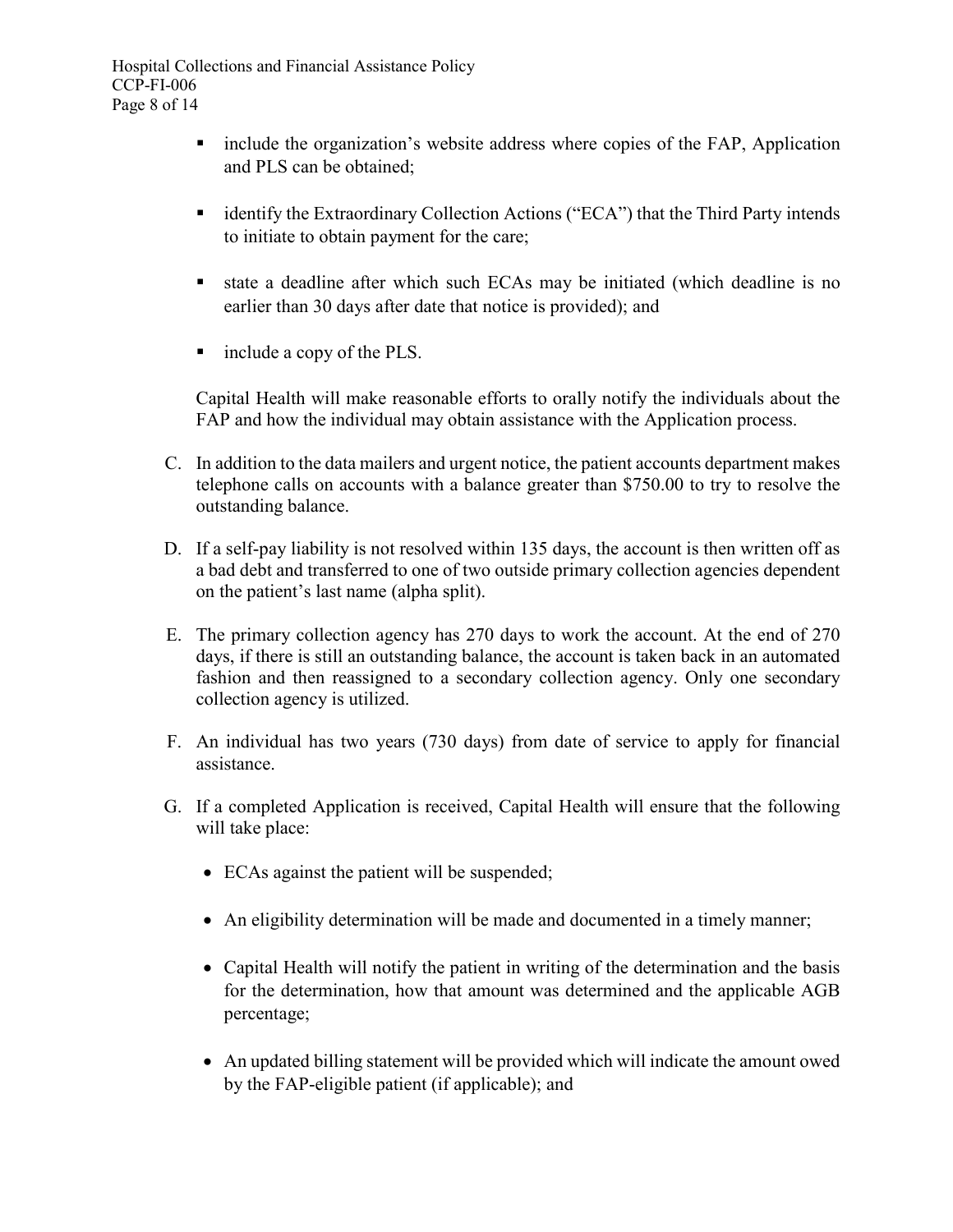- Any amounts paid in excess of the amount owed by the FAP-eligible patient will be refunded accordingly (if applicable and greater than \$5).
- H. If an incomplete Application is received, Capital Health will provide the patient with written notice that describes the additional information or documentation required to make a FAP-eligibility determination. Third Parties will suspend any ECAs to obtain payment for care until Capital Health makes a FAP-eligibility determination.
- I. The secondary collection agency is the only agency authorized to pursue legal recourse on an account placed into bad debt. Aside from any accounts that are being pursued legally by the secondary collection agency, the secondary collection agency also has 270 days to work the account.
- J. At the end of the 270-day period with the secondary collection agency the account is then taken back in an automated fashion by the patient accounting system and assigned an agency code of "'TB" (Take back).
- K. An account with agency code TB is assured to have been in the self-pay collection cycle for 135 days, with a primary collection agency for 270 days and with a secondary collection agency for another 270 days.
- L. All accounts are treated the same regardless of payer.

When a patient expresses an inability or difficulty in meeting the financial obligation to Capital Health associated with his or her care, Capital Health works with the patient to determine whether financial assistance is available to satisfy the patient's obligation. Financial assistance may include:

- A. Establishment of a reasonable payment plan, not to exceed remaining days left in billing cycle prior to referral to primary collection agency;
- B. Identification of financial assistance available through programs such as Medicaid, Charity Care or other third party charitable organization;
- C. A partial discount on, or complete waiver of, charges associated with the patient's care in accordance with the terms and conditions of this policy.

Capital Health requires its collection agencies to adhere to this policy. To facilitate compliance with this policy, Capital Health includes in all arrangements with collection agencies:

A. Requirements that the collection agency refrain from any activity that violates the Fair Debt Collections Practices Act (15 U.S.C. Section 1692 et. seq.).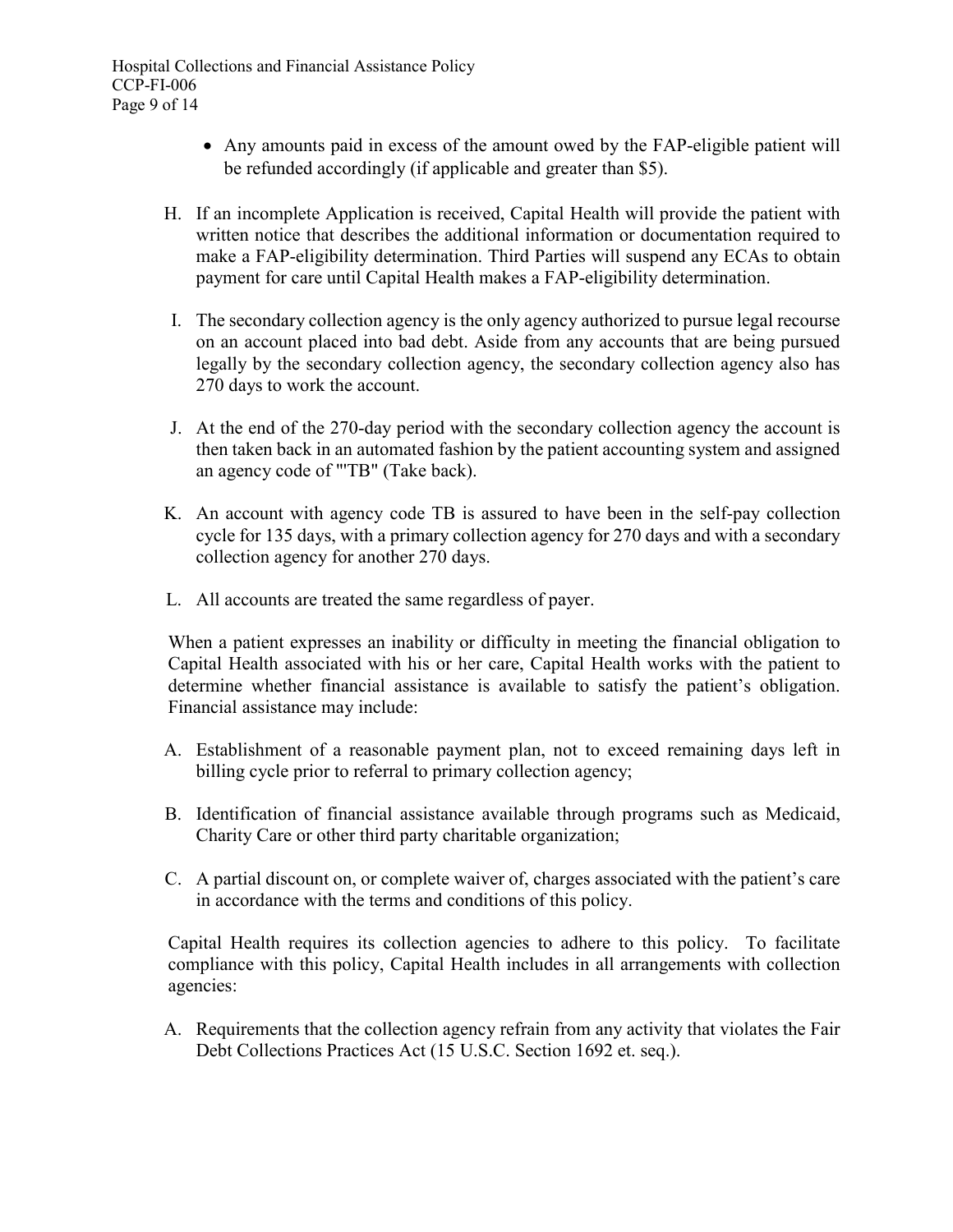B. An acknowledgment on the part of the collection agency of Capital Health's nonprofit status and mission and an agreement on the part of the agency to refrain from collection practices that are contrary to that status or in violation of this policy.

Capital Health only takes legal action in an effort to obtain satisfaction of a patient's financial obligation where there is reasonable cause to believe that the patient or responsible party has income and/or assets sufficient to satisfy the obligation without undue hardship. Capital Health does not seek the sale or foreclosure of a patient's primary residence to satisfy a patient's financial obligation.

# **X. REFERENCES**

United States Department of Health and Human Service, Office of Inspector General's Compliance Guidance to Hospital, March 1998 American Hospital Association and New Jersey Hospital Association Statement of Principles and Guidelines for Hospital Billing and Collection Practices New Jersey Assembly Bill, A 2609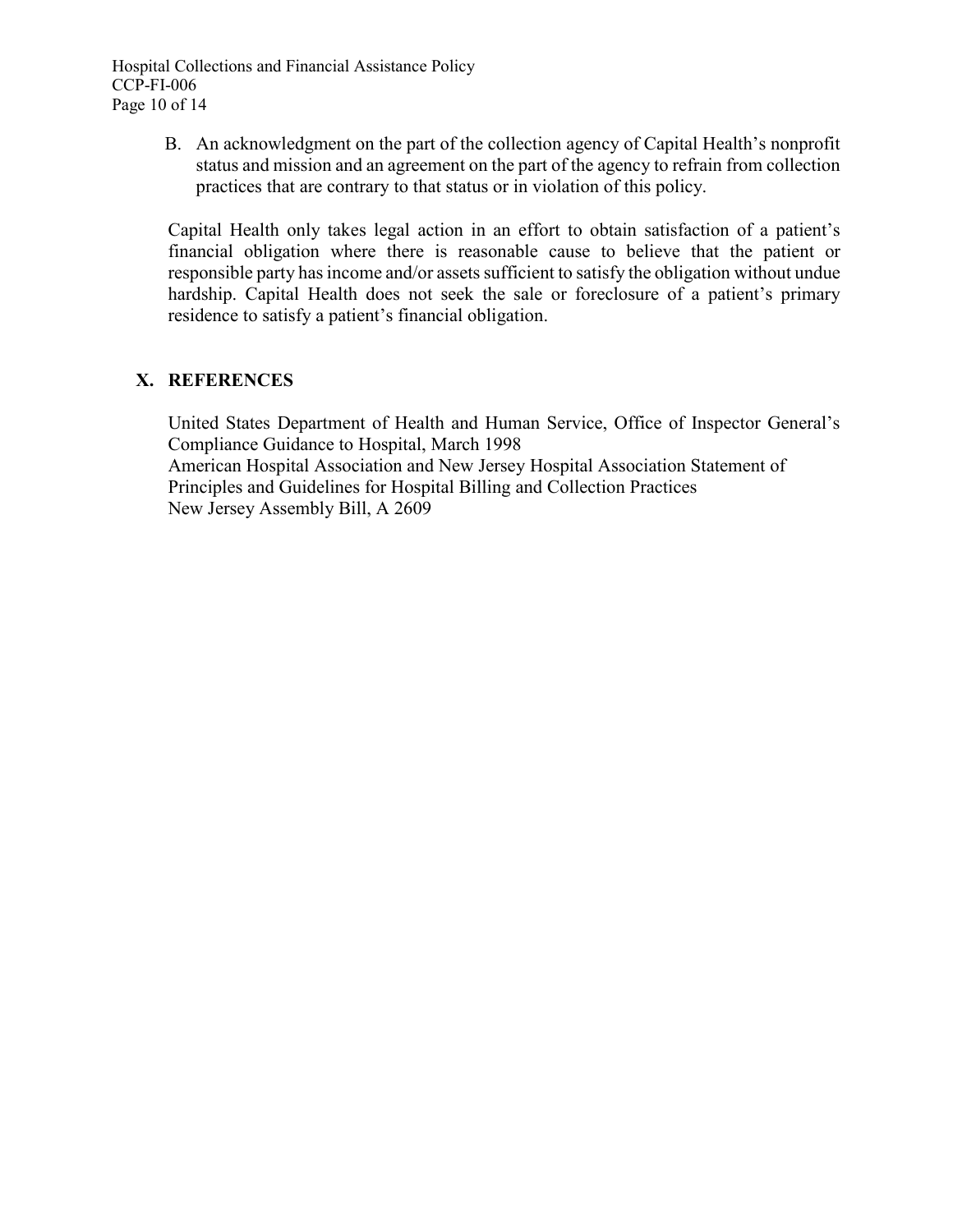# **APPENDIXA**

# **CAPITAL HEALTH CONFIDENTIAL FINANCIAL WORKSHEET**

| DATE OF SERVICE                                                                                                                                                                                                                |  |  |
|--------------------------------------------------------------------------------------------------------------------------------------------------------------------------------------------------------------------------------|--|--|
| PATIENT NAME                                                                                                                                                                                                                   |  |  |
| ADDRESS: Universe of the contract of the contract of the contract of the contract of the contract of the contract of the contract of the contract of the contract of the contract of the contract of the contract of the contr |  |  |
|                                                                                                                                                                                                                                |  |  |
| PHONE:                                                                                                                                                                                                                         |  |  |
|                                                                                                                                                                                                                                |  |  |
| ADDRESS: Universe of the contract of the contract of the contract of the contract of the contract of the contract of the contract of the contract of the contract of the contract of the contract of the contract of the contr |  |  |
|                                                                                                                                                                                                                                |  |  |
| <b>PLACE OF EMPLOYMENT</b>                                                                                                                                                                                                     |  |  |
|                                                                                                                                                                                                                                |  |  |
| PARENT/SPOUSE:                                                                                                                                                                                                                 |  |  |
| PARENT/SPOUSE:                                                                                                                                                                                                                 |  |  |
| <b>FAMILY SIZE</b>                                                                                                                                                                                                             |  |  |
|                                                                                                                                                                                                                                |  |  |
|                                                                                                                                                                                                                                |  |  |
| MONTHLY INCOME (FOR DATE OF SERVICE ONLY)                                                                                                                                                                                      |  |  |
| PATIENT'S INCOME                                                                                                                                                                                                               |  |  |
| SPOUSE'S INCOME                                                                                                                                                                                                                |  |  |
|                                                                                                                                                                                                                                |  |  |
|                                                                                                                                                                                                                                |  |  |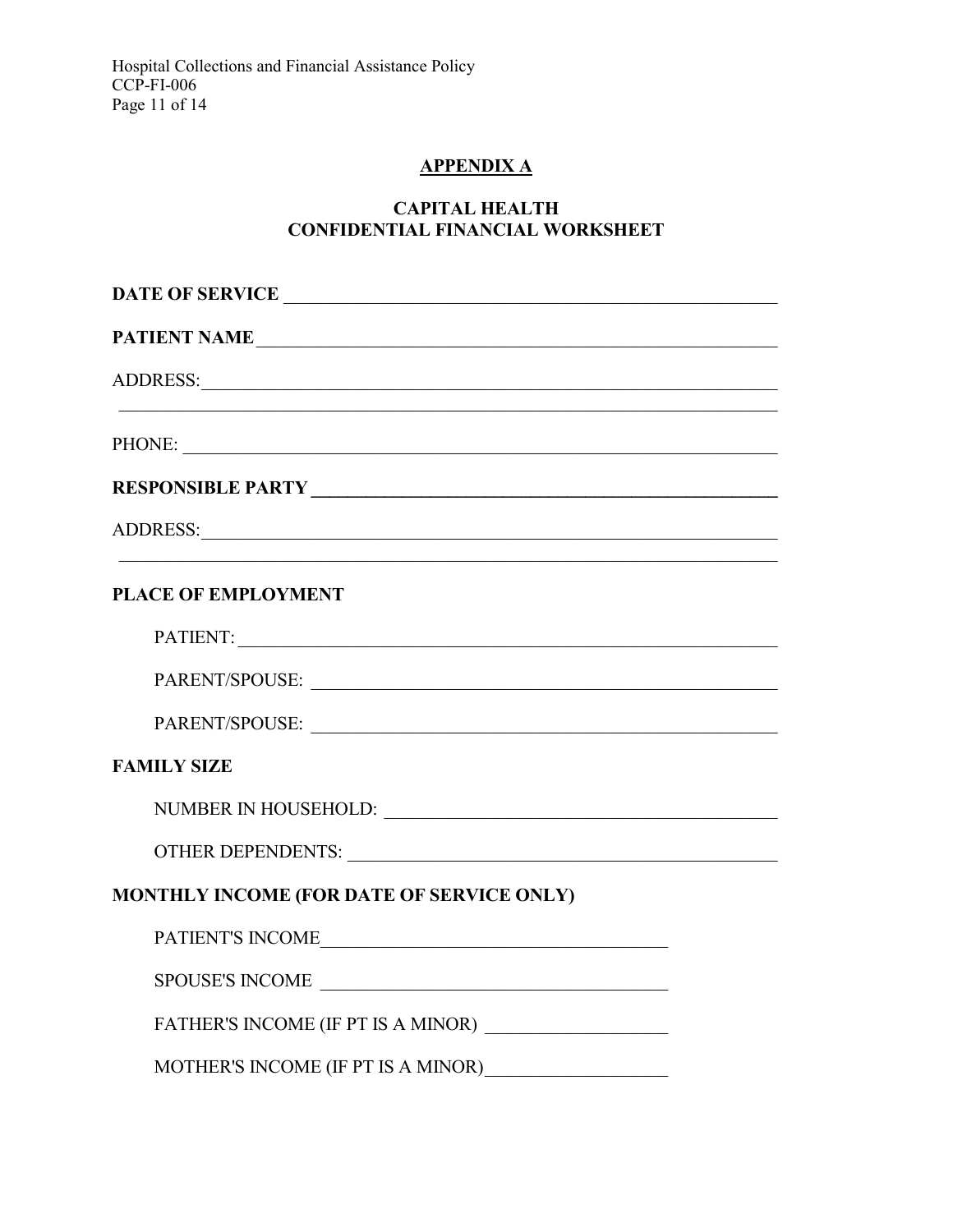Hospital Collections and Financial Assistance Policy CCP-FI-006 Page 12 of 14

| <b>CHILD SUPPORT</b>        |
|-----------------------------|
| <b>SOCIAL SECURITY</b>      |
| <b>PENSION</b>              |
| <b>SSI/DISABILITY</b>       |
| <b>FOOD STAMPS</b>          |
| <b>OTHER INCOME</b>         |
| ) YES                       |
| $\rightarrow$ NO            |
| <b>TOTAL MONTHLY INCOME</b> |

I certify that the above information is true and accurate and that this application is made to enable Capital Health to judge my eligibility for reduced out-of-pocket medical expenses. If any of the information that I have given proves to be untrue, I understand that Capital Health may re-evaluate my financial status and take action necessary to collect on my account.

# **PATIENT, PARENT OR LEGAL GUARDIAN:**

(Print Name) (Signature) (Date)

\_\_\_\_\_\_\_\_\_\_\_\_\_\_\_\_\_\_\_\_\_\_\_\_\_\_\_\_ \_\_\_\_\_\_\_\_\_\_\_\_\_\_\_\_\_\_\_\_\_\_ \_\_\_\_\_\_\_\_\_\_\_\_\_\_\_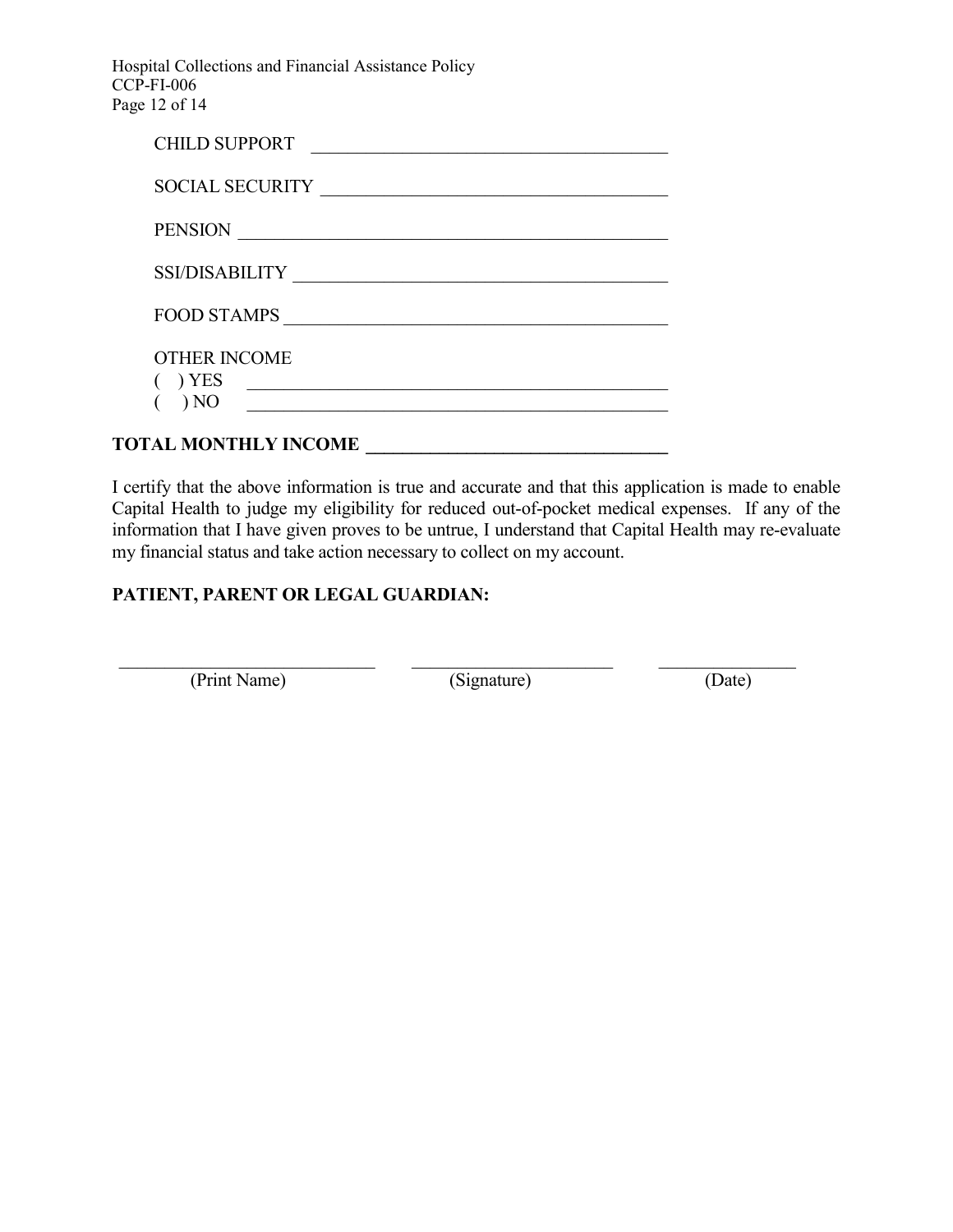Hospital Collections and Financial Assistance Policy CCP-FI-006 Page 13 of 14

#### **Appendix B**

# **Capital Health Provider Listing**

#### **The following groups are not covered under Capital Health's Financial Assistance Policy:**

Capital Health Medical Group Capital Health Multispecialty Group

#### **The following service lines billed by a health care professional are not covered under Capital Health's Financial Assistance Policy:**

Professional Anesthesiology Services Professional Cardio-Thoracic & Vascular Services Professional Cardiovascular Disease Services Professional Critical Care Medicine Services Professional Dentistry Services Professional Dermatology Services Professional Emergency Medicine Services Professional Endocrinology Services Professional Family Medicine Services Professional Gastroenterology Services Professional General Surgery Services Professional Hematology/Oncology Services Professional Hepatology Services Professional Infectious Disease Services Professional Internal Medicine Services Professional Nephrology Services Professional Neurological Surgery Services Professional Neurology Services Professional Obstetrics/Gynecology Services Professional Ophthalmology Services Professional Oral & Maxillofacial Surgery Services Professional Orthopaedics Services Professional Otolaryngology Services Professional Pathology Services Professional Pediatric Surgery Services Professional Pediatrics Services Professional Plastic & Reconstructive Surgery Services Professional Podiatry Services Professional Psychiatry Services Professional Psychology Services Professional Pulmonary Services